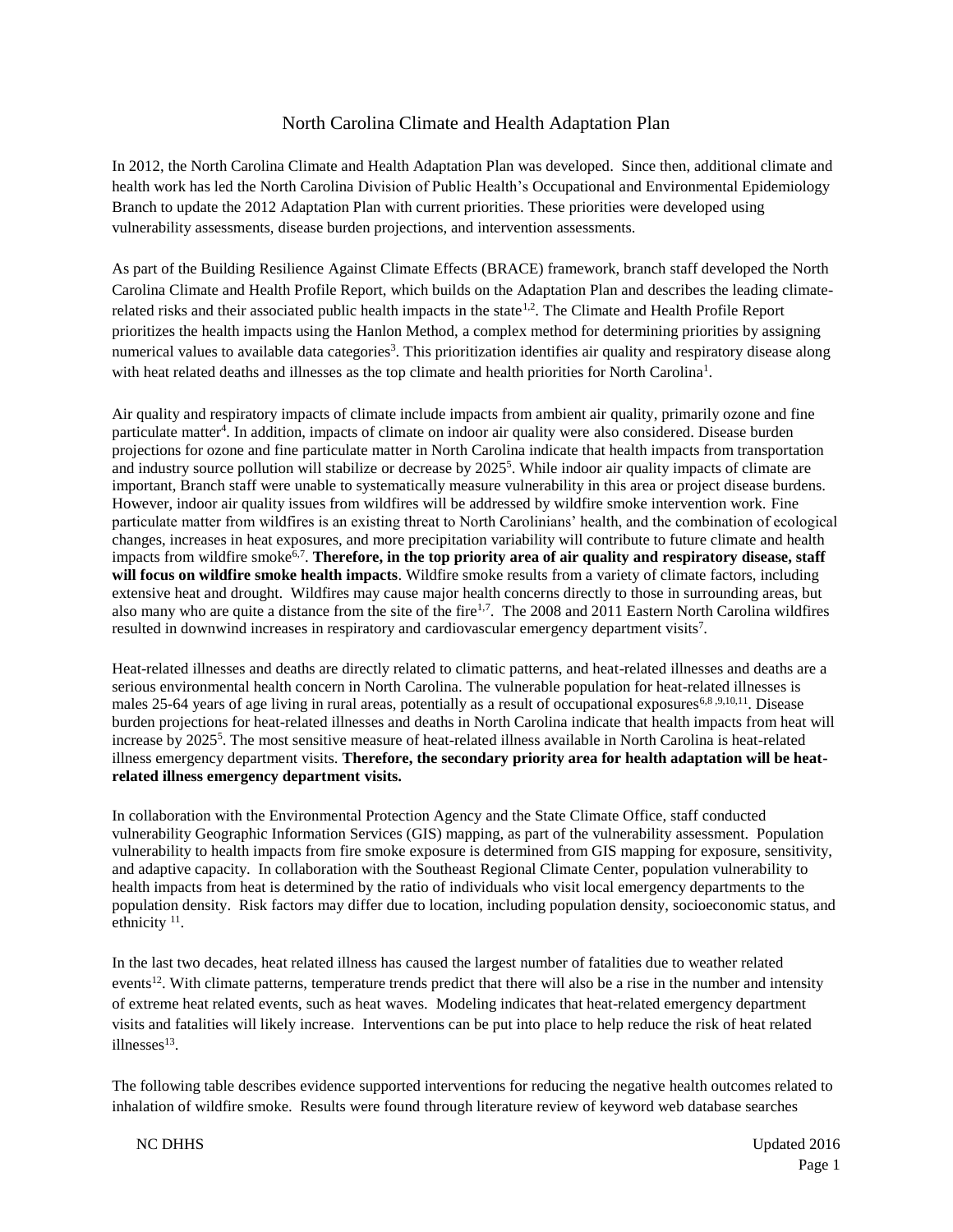through Web of Science and Google Scholar<sup>14</sup>. Keywords such as response, intervention, fire, and respiratory provided the best results. From these literature reviews, interventions were assessed based on the amount of scientific support available.

| Wildfire Smoke Interventions Error! Bookmark not defined.                                                               |                                                                                                                                                                                                                                                                                                                                                                                                                                                                                                                                                                                                                                                              |                             |  |
|-------------------------------------------------------------------------------------------------------------------------|--------------------------------------------------------------------------------------------------------------------------------------------------------------------------------------------------------------------------------------------------------------------------------------------------------------------------------------------------------------------------------------------------------------------------------------------------------------------------------------------------------------------------------------------------------------------------------------------------------------------------------------------------------------|-----------------------------|--|
| Intervention                                                                                                            | Description                                                                                                                                                                                                                                                                                                                                                                                                                                                                                                                                                                                                                                                  | Evidence*                   |  |
| Evacuation <sup>15</sup>                                                                                                | Evacuation consists of urgent removal of individuals from an area, such as a<br>building or a community, when there is an immediate risk to human health<br>and safety. Evacuation as an intervention for wildfire smoke can include<br>entire populations or sub-populations of vulnerable individuals who are<br>particularly susceptible to health effects from smoke exposure.                                                                                                                                                                                                                                                                           | Scientifically<br>supported |  |
| Air Filtration and<br>Cleaners-Home,<br>Room, Facility <sup>16,17,</sup><br>18,19                                       | Filtration is defined as "the removal of particulate matter from air using an<br>air-handling system and a filter (or a bank of filters)." Air cleaning is "the<br>removal of gaseous contaminants from air using an air-handling system and<br>sorbent filters (such as granular activated carbon, potassium permanganate<br>impregnated alumina and impregnated carbon)."                                                                                                                                                                                                                                                                                  | Scientifically<br>supported |  |
| Personal Air<br>MasksError!<br><b>Bookmark not</b><br>defined. Error!<br><b>Bookmark not</b><br>defined. <sup>,20</sup> | Respirator masks, or "particulate respirators", (which look like paper masks)<br>can filter out 95% of particulates that are 0.3 microns and larger, therefore<br>filtering a significant portion of smoke. Respirator masks labeled "R95",<br>"N95", or "p95", of soft masks with higher ratings $(R, N, or P99)$ and $R, R,$<br>or P1000) will filter our most particles associated with wildfire smoke.<br>Respirators with purple HEPA filters offer the highest protection. Personal<br>air masks may not be appropriate for all populations, depending on<br>underlying health conditions. Fit testing is needed to ensure proper mask<br>functioning. | Some<br>evidence            |  |
| Forecast/Warning<br>Systems <sup>21</sup>                                                                               | A wide variety of agencies at a state and national level conduct air quality<br>forecasting These forecasting symptoms usually use an Air Quality Index<br>(AQI) for reporting and forecasting daily air quality. The EPA, in<br>conjunction with NOAA, calculate the AQI for five major pollutants;<br>ground-level ozone, particulate pollution (particulate matter), carbon<br>monoxide, sulfur dioxide, and nitrogen dioxide.                                                                                                                                                                                                                            | Some<br>evidence            |  |
| <b>Public Service</b><br>AnnouncementsErro<br>r! Bookmark not<br>defined.                                               | A Public Service Announcement (PSA) is a message to the public<br>disseminated by the media with a primary purpose of informing and<br>educating the public. PSA's could be utilized to spread messages informing<br>the public of the health risks of wildfire smoke inhalation and prevention<br>measures to protect lungs or air quality forecasts.                                                                                                                                                                                                                                                                                                       | Some<br>evidence            |  |

Note: Chart and research by Florida Department of Health. Article: Wildfire Smoke Public Health Interventions (2015)

The intervention report published by the New York State Department of Health provides new information about evidence-based heat interventions. The department conducted a systematic review of relevant literature found through keyword searches on PubMed, Google, and Google Scholar. The review identified six interventions to reduce heat-related illness: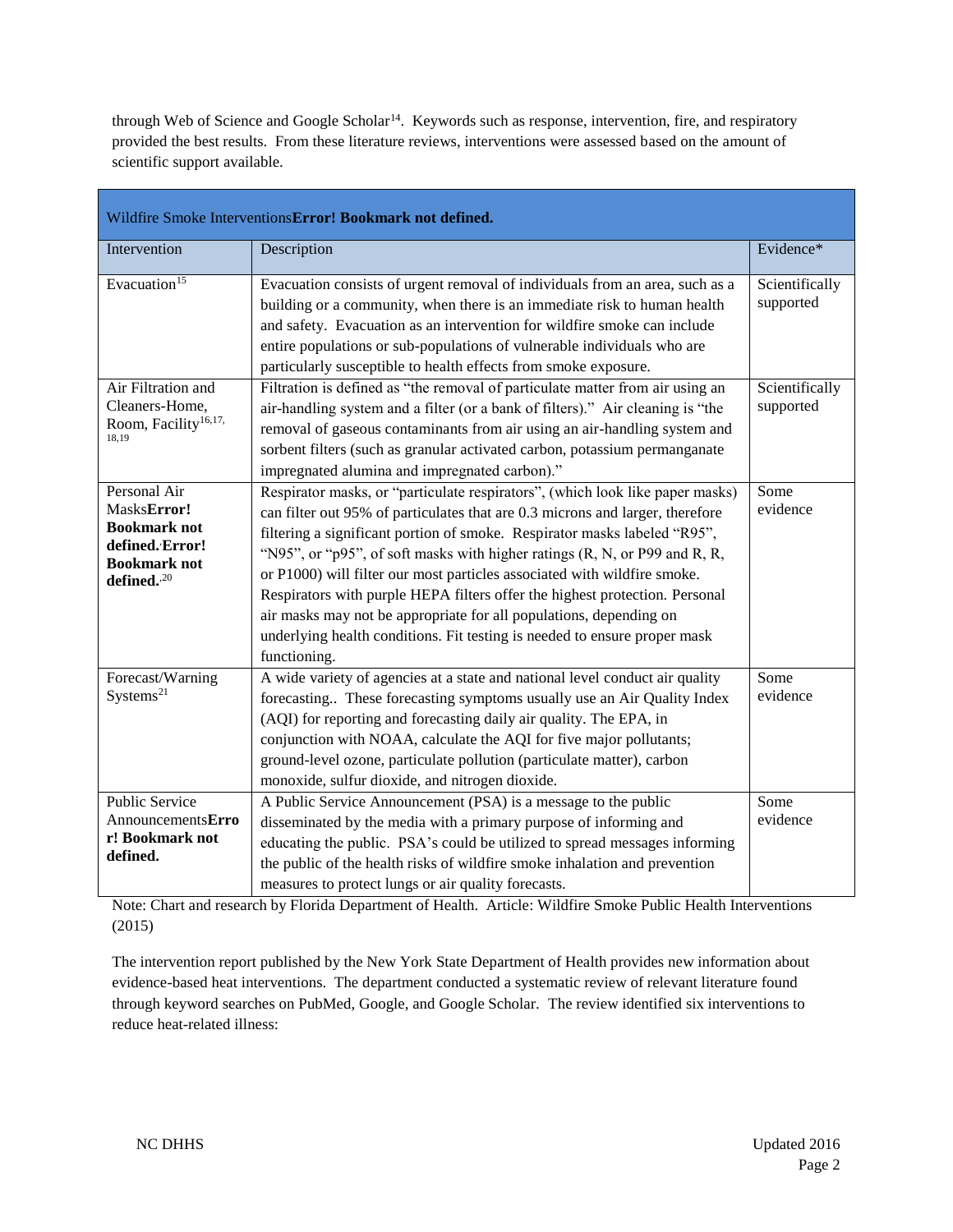<span id="page-2-3"></span><span id="page-2-2"></span><span id="page-2-1"></span><span id="page-2-0"></span>

| Heat Related-Illness Interventions <sup>13</sup>                                     |                                                                                                                                                                                                                                                                                                                                                                                                        |                             |  |  |
|--------------------------------------------------------------------------------------|--------------------------------------------------------------------------------------------------------------------------------------------------------------------------------------------------------------------------------------------------------------------------------------------------------------------------------------------------------------------------------------------------------|-----------------------------|--|--|
| Intervention                                                                         | Description                                                                                                                                                                                                                                                                                                                                                                                            | Evidence*                   |  |  |
| <b>Heat Alert</b><br>System <sup>22,23,24,25,26,</sup><br>30, 35, 41, 42, 43, 44, 45 | Heat alert system refers to a city or municipality preparing a<br>comprehensive plan that is activated when temperatures are at or<br>exceed a threshold that is dangerous for the health of their citizens.<br>The systems often have levels of incremental activities based on<br>temperatures or heat advisories issued by the governmental agency<br>that provides weather forecasts and warnings. | Scientifically<br>supported |  |  |
| <b>Education</b> and<br>Information <sup>23,24,25,27,28,</sup><br>30.31.41.42        | Education and information is when health departments,<br>municipalities, cities, etc. provide information about what heat<br>related-illness is and how to prevent, identify, and treat it.                                                                                                                                                                                                            | Some<br>evidence            |  |  |
| Access to Cooling <sup>14,29,30,31</sup>                                             | Access to cooling refers to making air conditioned places publicly<br>available for those who do not have access to air conditioning.                                                                                                                                                                                                                                                                  | Some<br>evidence            |  |  |
| Real-Time Data Syndromic<br>Surveillance and<br>Warnings <sup>27,32,33,34,35</sup>   | Real-Time Data Syndromic Surveillance and Warnings consists of<br>monitoring ambient heat-related hospitalizations, emergency room<br>visits, 9-11 calls, and meteorological data to recognize when the<br>number of heat related-illness symptoms or diagnoses is higher than<br>normal and the health department can then issue warnings to the<br>public.                                           | Little<br>evidence          |  |  |
| Built Environment <sup>36,37</sup>                                                   | Built environment refers to the part of the physical environment<br>created and constructed by humans designed to reduce outdoor and<br>indoor temperature. A potential built environment intervention may<br>be urban tree canopy.                                                                                                                                                                    | Insufficient<br>evidence    |  |  |
| Zoning/Building<br>Regulations <sup>38</sup>                                         | Zoning/Building Regulations are city or municipality ordinances that<br>guide or require developers to include infrastructure designed to<br>reduce ambient and indoor heat in residential or commercial<br>development plans.                                                                                                                                                                         | Insufficient<br>evidence    |  |  |

<span id="page-2-4"></span>\*Scientifically supported: This includes one or more systematic review(s), or at least: three experimental studies, or three quasi-experimental studies with matched concurrent comparison. These studies have strong designs and statistically significant positive findings $39$ .

\*Some Evidence: This includes one or more systematic review(s), or at least: two experimental studies, or two quasi-experimental studies with matched concurrent comparisons, or three studies with unmatched comparisons or pre-post measures. Compared to "Scientifically Supported" studies, these have less rigorous designs and limited  $effects<sup>39</sup>$  $effects<sup>39</sup>$  $effects<sup>39</sup>$ .

\*Insufficient evidence: Generally has no more than one experimental or quasi-experimental study with a matched concurrent comparison, or two or fewer studies with unmatched comparisons or pre-post measures. Strategies within this rating often have varying study quality and findings<sup>[39](#page-2-4)</sup>.

References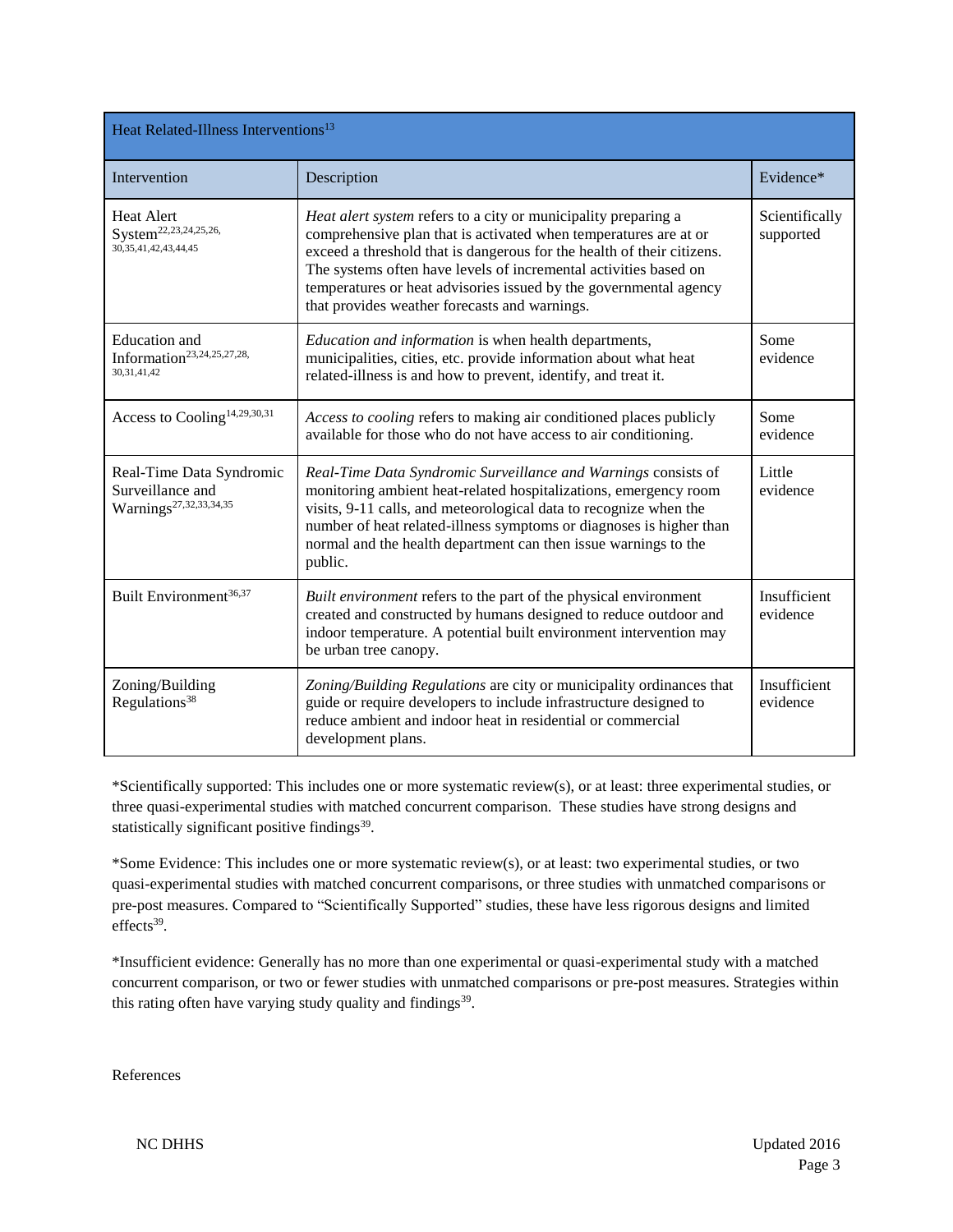<sup>1</sup> Thie, L., Ankem, G., & Smith, S. (2015). North Carolina Climate and Health Profile. Retrieved from http://epi.publichealth.nc.gov/oee/climate/ClimateAndHealthProfile.pdf.

<sup>4</sup> Portier, C.J. et al. (2010). A Human Health Perspective on Climate Change. Retrieved from

https://www.niehs.nih.gov/health/materials/a human\_health\_perspective\_on\_climate\_change\_full\_report\_508.pdf <sup>5</sup> Becker, D. A. (2014). The Human Health Impacts of Future Changes in Air Quality and Temperature in the United States. Retrieved from<http://gradworks.umi.com/15/71/1571653.html>

<sup>6</sup> Carter, L. et al. (2014). Southeast and the Caribbean- National Climate Assessment. Retrieved from http://nca2014.globalchange.gov/report/regions/southeast

<sup>7</sup> Rappold, A. G. et al. (2011). Peat Bog Wildfire Smoke Exposure in Rural North Carolina Is Associated with Cardio-Pulmonary Emergency Department Visits Assessed Through Syndromic Surveillance. *Environmental Health Perspectives.* Retrieved from http://www.ncbi.nlm.nih.gov/pubmed/21705297

<sup>8</sup> Rhea, S., et al. (2012). Using near real-time morbidity data to identify heat-related illness prevention strategies in North Carolina. *J Community Health*, 37:495-500.

<sup>9</sup> Lippmann, S. J., Fuhrmann, C. M., Waller, A.E, Richardson, D. B. (2013). Ambient temperature and emergency department visits for heat-related illness in North Carolina, 2007-2008. Retrieved from http://www.sciencedirect.com/science/article/pii/S0013935113000698

<sup>10</sup> Mirabelli, M.C, & Richardson, D.B. (2005) Heat-Related Fatalities in North Carolina. *American Journal of Public Health,* 95. Retrieved from http://www.ncbi.nlm.nih.gov/pmc/articles/PMC1449233/

<sup>11</sup> Kovach, M. M., Konrad, C. E., II, & Fuhrmann, C. M. (2015). Area-level risk factors for heat-related illness in rural and urban locations across North Carolina, USA. Retrieved from

http://www.sciencedirect.com/science/article/pii/S0143622815000788

<sup>12</sup> National Oceanic and Atmospheric Administration. (2015). Natural Hazard statistics. Retrieved from.

http://www.nws.noaa.gov/om/hazstats.html.

<sup>13</sup> New York State Department of Health & Illinois Department of Health. (2016). Heat Related Illness Public Health Interventions

<sup>14</sup> Florida Department of Health (2015). Wildfire Smoke Public Health Interventions.

<sup>15</sup> Stares, J. (2014). Evidence Review:Use of evacuation to protect public health during wildfire smoke events.

Vancouver: BC Center for Disease Control. Retrieved from [http://www.bccdc.ca/resource-](http://www.bccdc.ca/resource-gallery/Documents/Guidelines%20and%20Forms/Guidelines%20and%20Manuals/Health-Environment/WFSG_EvidenceReview_Evacuation_FINAL_V3_edstrs.pdf)

[gallery/Documents/Guidelines%20and%20Forms/Guidelines%20and%20Manuals/Health-](http://www.bccdc.ca/resource-gallery/Documents/Guidelines%20and%20Forms/Guidelines%20and%20Manuals/Health-Environment/WFSG_EvidenceReview_Evacuation_FINAL_V3_edstrs.pdf)

[Environment/WFSG\\_EvidenceReview\\_Evacuation\\_FINAL\\_V3\\_edstrs.pdf.](http://www.bccdc.ca/resource-gallery/Documents/Guidelines%20and%20Forms/Guidelines%20and%20Manuals/Health-Environment/WFSG_EvidenceReview_Evacuation_FINAL_V3_edstrs.pdf)

<sup>16</sup> Keefe, A. (2014) Evidence Review: Filtration in institutional settings during wildfire smoke events. Vancouver: BC Center for Disease Control. Retrieved from

https://www.researchgate.net/profile/Catherine\_Elliott5/publication/266386112\_Evidence\_review\_filtration\_in\_insti tutional\_settings\_during\_wildfire\_smoke\_events/links/542ee1e50cf27e39fa97acd2.pdf

<sup>17</sup> Mott, J.A. et al. (2002). Wildland forest fire smoke: health effects and intervention evaluation, Hoopa, California, 1999. *Western Journal of Medicine,* 176(3*)*. Retrieved from

http://www.ncbi.nlm.nih.gov/pmc/articles/PMC1071703/

<sup>18</sup> Barn, P. et al. (2008), Infiltration of forest fire and residential wood smoke: an evaluation of air cleaner effectiveness. *Journal of Exposure Science and Environmental Epidemiology*, 18(5). Retrieved from http://www.nature.com/jes/journal/v18/n5/full/7500640a.html

<sup>19</sup> Environmental Protection Agency et al. (2008). Wildfire Smoke: A Guide for Public Health Officials. Retrieved from https://www3.epa.gov/ttnamti1/files/ambient/smoke/wildgd.pdf

 $20$  De Vos, A. J et al. (2006). Effect of protective filters on fire fighter respiratory health during simulated bushfire smoke exposure. *American Journal of industrials medicine*, 49(9)

 $21$  Yao, J., Brauer, M. & Henderson, S.B. (2013). Evaluation of a wildfire smoke forecasting system as a tool for public health protection. *Environmental Health Perspectives*, 121(10). Retrieved from http://ehp.niehs.nih.gov/1306768/

<sup>22</sup> Alberini, A., Gans, W., & Alhassan, M. (2011). Individual and Public-Program Adaptation: Coping with Heat Waves in Five Cities in Canada. *International Journal of Environmental Research and Public health,* 8, 4679-4701. Retrieved from http://www.ncbi.nlm.nih.gov/pmc/articles/PMC3290981/

<sup>&</sup>lt;sup>2</sup> Thie, L. (2012). Climate Ready Strategic Plan. Retrieved from

http://epi.publichealth.nc.gov/oee/climate/ClimateReadyStrategicPlan.pdf

<sup>&</sup>lt;sup>3</sup> National Association of County and City Health Officials. (1996). Assessment Protocol for Excellence in Public Health: Appendix E.